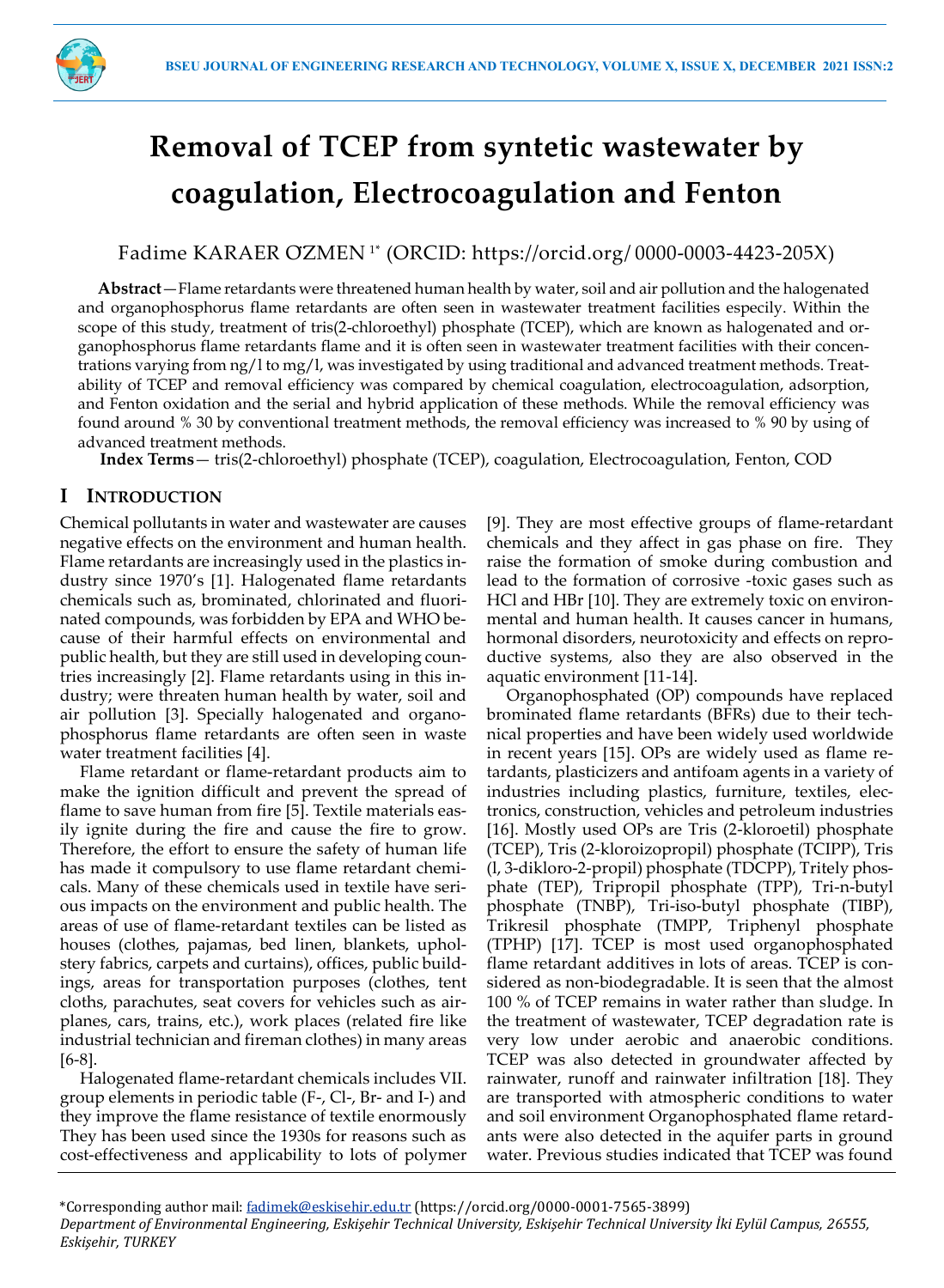in domestic waste water, industrial waste water, drinking water, surface water (such as streams, rivers, lakes), groundwater, rain waters and dust samples taken from houses varying its concentration from ng/l to mg/l [19].

Within the scope of this study, treatment of tris(2-chloroethyl) phosphate (TCEP), which are known as halogenated and organophosphorus flame retardants flame and it is often seen in wastewater treatment facilities with their concentrations varying from ng/l to mg/l, was investigated by using traditional and advanced treatment methods. Treatability of TCEP and removal efficiency was compared by chemical coagulation, electrocoagulation, adsorption, and Fenton oxidation and the serial and hybrid application of these methods.

#### **II MATERIALS AND METHODS**

The schematic diagrams of the studied for TCEP removal was illustrated in the Figure 1.



# **A Chemicals and reagents**

Properties of TCEP flame retardants were given in Table 1. 1000 mg/l Tris(2-chloroethyl) phosphate (C6H12CI3O4P, 97%, Sigma Aldrich, Germany) solution was used for treatment studies. All solutions were prepared in distilled water. Sodium sulphate (Na2SO4, 100%), iron (II) chloride (FeCI2. 98%) sodium hydroxide (NaOH, 97%), hydrogen peroxide  $(H_2O_2, 35%)$  and hydrochloric acid (HCI, 37%) were purchased from Merck (Darmstadt, Germany).

| Properties of Tris(2-chloroethyl) phosphate (TCEP) |  |  |
|----------------------------------------------------|--|--|
| Chemical structure                                 |  |  |
|                                                    |  |  |

|                           | $\sim$                |
|---------------------------|-----------------------|
| Molecular<br>For-<br>mula | $C_6H_{12}Cl_3O_4P$   |
| Molecular weight          | 285.4898 g/mol        |
| Density                   | 1.385 $g/cm^3$        |
| Purity                    | 97%                   |
| Melting point             | $-51^{\circ}$ C       |
| Water solubility          | $7 g/L (20^{\circ}C)$ |
| Vapour pressure           | $0.0045$ mmHg (25°C)  |

| Characteristic of syntetic wastewater including TCEP |  |  |
|------------------------------------------------------|--|--|
| 1000                                                 |  |  |
| 875                                                  |  |  |
| 8                                                    |  |  |
| 34.10                                                |  |  |
|                                                      |  |  |

# **B Chemical coagulation experiment**

Alum (Al2(SO4)3.18H2O) is used in chemical coagulation studies. Jar test apparatus used in chemical coagulation studies is given in Figure 1. 125,250,500 and 1000 mg/l alum were used in coagulant dosage optimization. ph optimization studies were performed at pH:3, pH:6(acidic pH); pH:9 –pH:12 (basic pH). Floculation: 100 rpm at 1 min, Coagulation: 30 rpm at 15 min, Sedimentation: no mixing at 30 min.

#### **C Electrocoagulation experiments**

Electrocoagulation studies were performed in a sample volume of 400 ml, at a stirring speed of 200 rpm, using Al-Al electrodes. EC experimental setup consists of DC power supply (Statron, Type 3262), pH meter (Thermo Scientific, Orion STAR A215) and magnetic stirrer (Heidolph, MR3001). The initial pH of the solution was adjusted by using 0.1 M NaOH or 0.1M HCl. Electrocoagulation studies was performed in monopolar batch reactor consist of 6 parallel aluminum electrodes with total surface area of 100 cm<sup>2</sup> . In electrochemical treatment studies, COD removal and energy consumption were determined at current density values of 5 mA/cm², 10 mA/cm<sup>2</sup> and 15 mA/cm<sup>2</sup> using 10 mM Na<sub>2</sub>SO<sub>4</sub> during 60 min.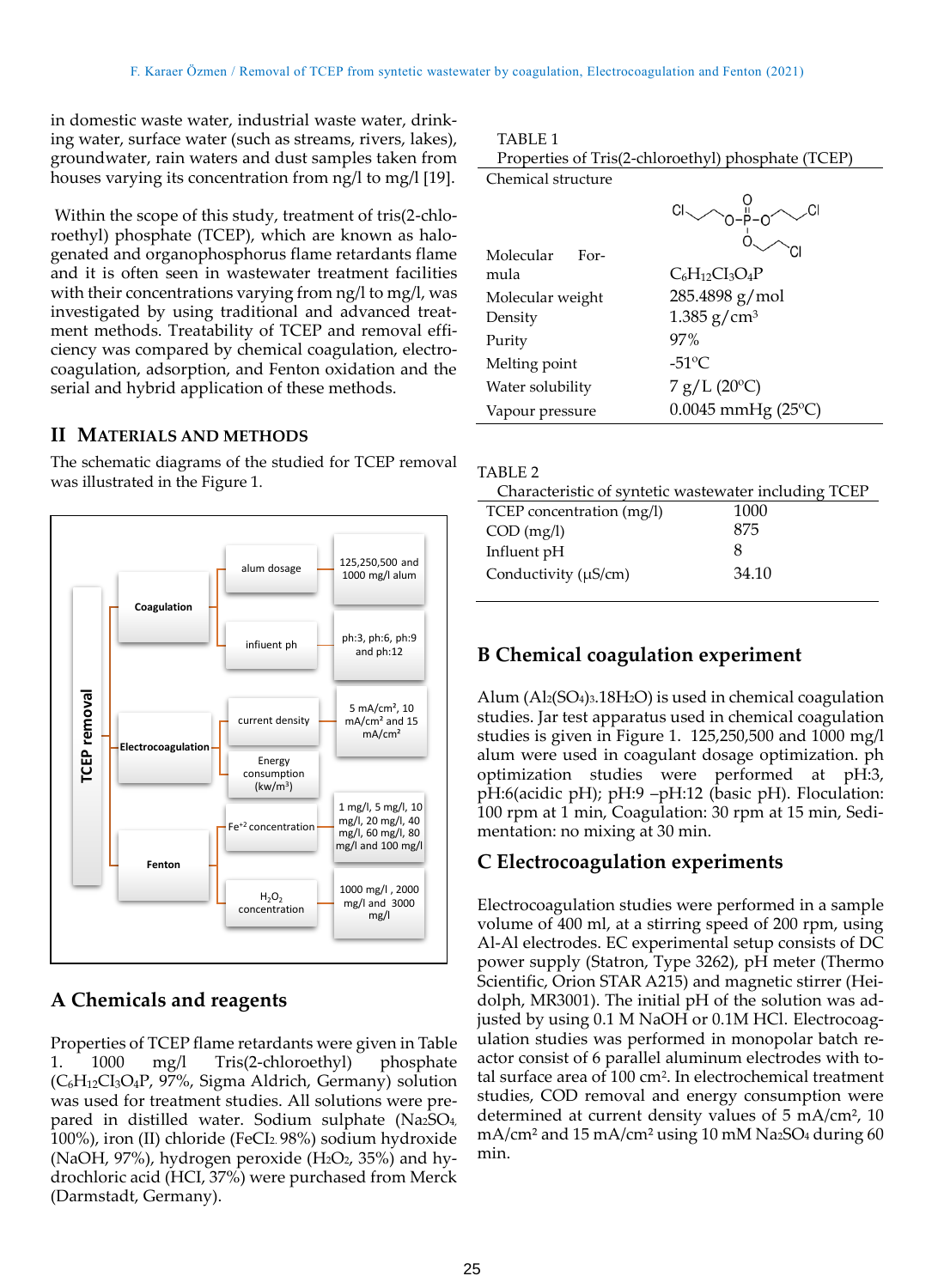#### **D Fenton experiments**

FeCI<sub>2</sub> (Merck) as sources of Fe<sup>+2</sup> and H<sub>2</sub>O<sub>2</sub>(Merck) chemicals were used for Fenton process. Firstly, 1 mg/l, 5 mg/l, 10 mg/l, 20 mg/l, 40 mg/l, 60 mg/l, 80 mg/l and 100 mg/l Fe+2 concentration applied to the syntetic waste water with 1000 mg/l  $H_2O_2$  to optimize iron concentration. Secondly, 1000 mg/l, 2000 mg/l and 3000 mg/l H<sub>2</sub>O<sub>2</sub> concentration applied to the syntetic waste water to optimize  $H_2O_2$  concentration with  $20$ mg/l Fe<sup>+2</sup> concentration during 60 min.

At the beginning of the study (t=0) and at certain intervals throughout the studies, samples were taken from the reactor and Chemical Oxygen Demand (COD) analysis was performed for TCEP utilization in the three treatment studies. The COD analyzes were carried out according to the Turkish Standard-TS 2789 Water Quality-Determination of Chemical Oxygen Demand.The COD removal was used to evaluate treatment efficiency. It was calculated according to the following Equation (1);

Removal efficiency (%) = 
$$
\frac{\text{(COD}_0\text{-COD}_t)}{\text{COD}_0} \times 100
$$
 (1)

where, COD<sub>0</sub> is initial COD of herbicide solution (mg/l),  $COD<sub>t</sub>$  is COD concentration at time t (mg/l).

#### **III RESULTS AND DISCUSSION**

#### **A Results of chemical coagulation**

The optimization results of alum dosage were given in Figure 2 and the optimization results of influent pH was given Figure 3.



Figure 2. The optimization results of coagulant dosage at pH 8 (no pH adjusting)

In chemical coagulation studies performed with alum, the optimum dosage was found to be 1000 mg /L with 22% TCEP removal efficiency.



Figure 3. The optimization results of pH for coagulation with 1000 mg/l alum concentration

In chemical coagulation studies performed with alum, optimum pH was found as 9 with 26 % TCEP removal efficiency. In chemical coagulation studies, the optimum dosage was found as 1000 mg / L alum and the optimum pH was found as 9. In the literature, it was determined that alum gave the best removal efficiency in the range of 6-9 pH depending on the wastewater characteristics. However, It is difficult to remove toxic organic compounds, which are resistant to biological treatment by conventional wastewater treatment methods like chemical coagulation like TCEP. Therefore, the electrocoagulation colud be an alternative method to chemical coagulation providing high efficiency to reduce these organic pollutants [20].

#### **B Results of Electrocoagulation**

The effect of current density on Electrocoagulation removal efficiency was given in Figure 4 and its effect on energy consumption was illustrated in the Figure 5.



Figure 4. Effect of current density on electrocoagulation (C<sub>0</sub>=1000 mg/l TCEP, natural pH)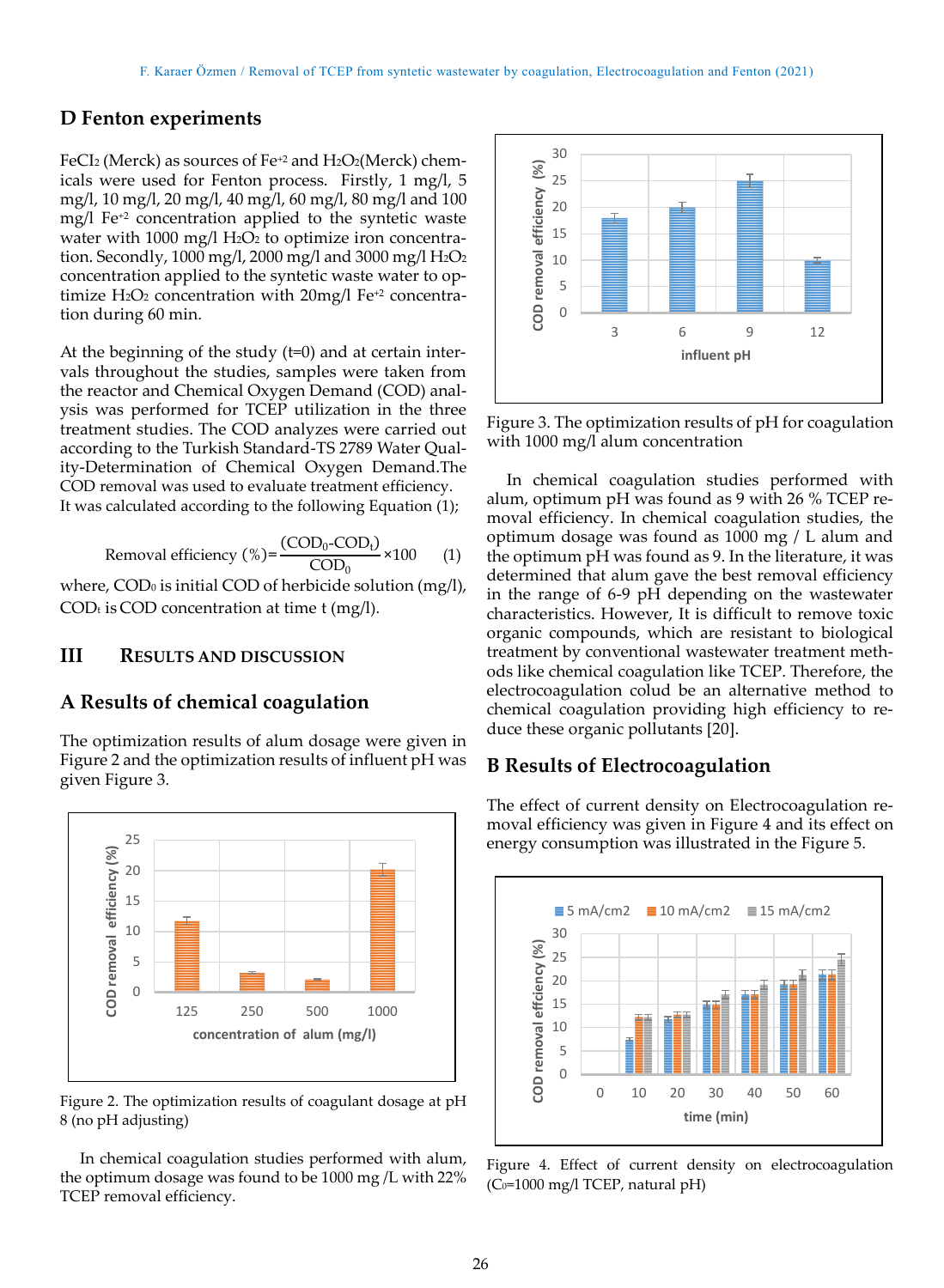The optimum current density was selected with 10 mA/cm<sup>2</sup> as a result of the effect of current density on COD removal and energy consumption. A treatment yield of 21% was obtained under these conditions.



Figure 5. Effect of current density on energy consumption  $(C_0=1000 \text{ mg/l}$  TCEP, natural pH)

In literature, 65% of suspended solids can be removed by chemical coagulation, but only 35% of dissolved organic compounds can be removed. TCEP is an organic compound soluble in water up to 7000 mg/l. Therefore, the removal efficiency remained around 30% by electrochemical coagulation. The reason is that TCEP dissolves on a molecular basis and it is observed that effective removal efficiency cannot be achieved by electrochemical coagulation. Abdullah and O'Shea investigated heterogenous photocatalytic degradation  $(UV-TiO<sub>2</sub>)$  of TCEP. Using UV (350 nm) and 10 mg  $TiO<sub>2</sub>$  particles for 30  $\mu$ M, 100 ml TCEP solution [21]. They demonstrated by excellent Cl<sup>-</sup> (98%) and phosphate (PO<sub>4</sub><sup>3−</sup>) (94%) using ion chromatography. They reported that light intensity, initial pH and concentration of TCEP and  $H_2O_2$ , and reaction time affected the degradation efficiency of TCEP. The total organic carbon (TOC) removal rates, and the yield rates of Cl−and PO<sup>4</sup> 3−reached up to 86 %, 94 % and 97 %, respectively [22]. Therefore, it is possible to achieve higher removal efficiencies by using advanced oxidation methods such as UV, ozone and Fenton oxidaiton rather than electrocoagulation.

# **C Results of Fenton**

Fenton oxidation methods have been developed to eliminate organic pollutants in wastewater. The Fenton process is a homogeneous oxidation process that produces hydroxyl radicals (OH- ) under acidic conditions [23]. Fenton and related reactions include the reaction of peroxides (usually  $H_2O_2$ ) with iron ions (Fe<sup>+2</sup>) to form active oxygen species which oxidize organic or inorganic compounds. The effect of Fe+2 concentration on Fenton treatment was given in Figure 5 while the effect of H2O<sup>2</sup> concentration on the system was shown in the Figure 6.



Figure 5. Effect of Fe<sup>+2</sup> concentration on COD removal

In Fenton studies, the optimum Fe<sup>+2</sup> concentration was found to be 20 mg/l with 34 % TCEP removal efficiency. According to their results of the experiment conducted by Çetinkaya et al., pH = 3, 100 mg/ Fe<sup>+2</sup>, 2200 mg/l H<sub>2</sub>O<sub>2</sub> were found to be the best experimental values for Fenton process to attain 95 % color removal similarly [24]. In the further study, optimum conditions for Fenton process were found as  $pH = 3$ ,  $[Fe^{+2}] = 30$  mg/l,  $[H_2O_2] = 50$  mg/l as a result of the experiments conducted by Basturk and Karatas [25]. Fenton reactions can be carried out at ambient temperature, the reagents are readily available, are easy to store, are relatively safe to use and environmentally friendly. Fenton reactions are widely used hydroxyl radical producing processes to remove most organic compounds. The iron ion initiates the decomposition of  $H_2O_2$ ; and hydroxyl radicals are formed, after the formation of radicals in the form of a complex reaction chain (Equations 1-7) in aqueous solutions [26]. The resulting ferric ions catalyze hydrogen peroxide and decomposition of organic pollutant into water and carbon dioxide finally [27].

 $Fe^{+2+}H_2O_2 \rightarrow Fe^{+3} + OH^- + OH^-$ (2)

$$
\text{OH}^{\cdot} + \text{Fe}^{\cdot} \rightarrow \text{Fe}^{\cdot}^{3} \tag{3}
$$

- $Fe^{+2} + H_2O_2 \rightarrow Fe-OOH^{+2} + H^+$  (4)
- $Fe-OOH^{+2} \rightarrow H_2O + Fe^{+2}$  (5)
- $Fe^{+2} + HO_2 \rightarrow Fe^{+2} + O_2 + H^+$  (6)
- $OH + H_2O_2 \rightarrow H_2O + HO_2$  (7)

In Fenton studies, the optimum  $H_2O_2$  concentration was found to be 3000 mg/l with 82 % TCEP removal efficiency. Since the Fenton reaction occurs in the pH range between 2 and 4, the non-toxic organic load cannot be treated in this process should be neutralized if the wastewater sent to biological treatment.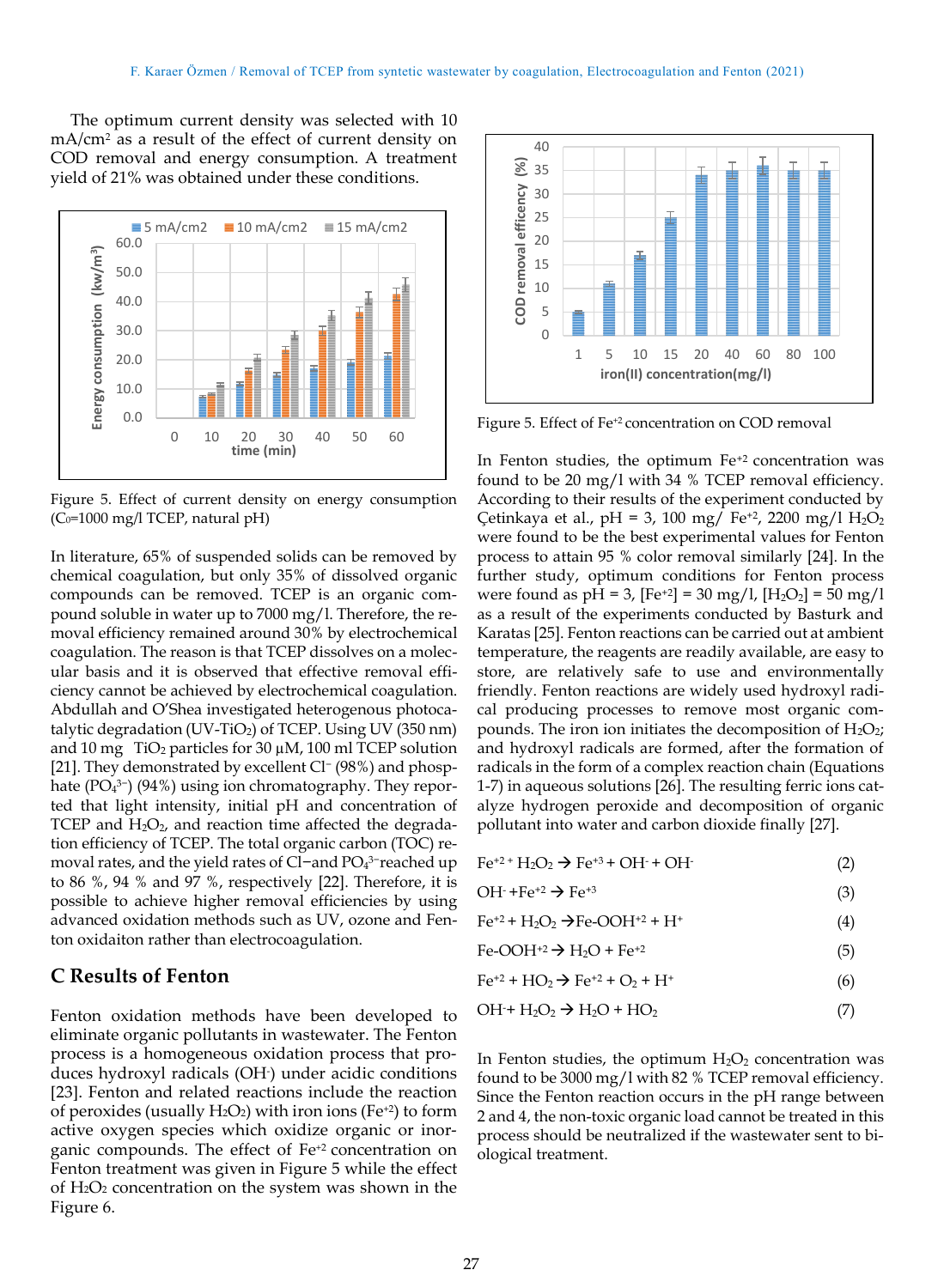

Figure 6. Effect of H<sub>2</sub>O<sub>2</sub> concentration on COD removal

The toxicity test at this stage should be evaluated whether the intermediate products and by-products may occur in wastewater after Fenton treatment other processes to send biological treatment. Xu et. all were determined the acute and chronic toxicity of TCEP and its degradation product after the oxidation in aqueous solution by UV-activated peroxymonosulfate. They predicted by the ECOSAR that  $LC_{50}$  concentrations of TCEP were listed as 5.1 mg/l indicating toxic effect, 102.6 mg/l indicating not harmful effect, and 13.9 mg/l indicating harmful effect on fish, daphnia magna and green algae respectively. They stated that TCEP oxidation process were generally not harmful to three typical aquatic species [28]. It was stated that the degradation of TCEP occurred with two or three step chemical reactions, which they included converting TCEP to firstly TCEP-diester, then TCEP-monoester, finally CO<sub>2</sub> with releasing of H<sub>2</sub>O,  $PO_4^{3-}$  and  $CI^-$ ), in literature [29]. The total degradation reaction of TCEP ( $C_6H_{12}Cl_3O_4$ ) was given in Equation 8. 15. After the Photo-Fenton treatment,  $PO_4^{3-}$ and  $CI^-$  were probably mineralized to wastewater [30].

$$
C_6H_{12}Cl_3O_4P \rightarrow 6CO_2 + H_2O + PO_4^{3-} + 3Cl^-
$$
 (8)

In Fenton treatment studies, TCEP removal was obtained as 82% explaining possible degradation way given in the E. TCEP, TCEP-diester or TCEP-monoester should be remained in wastewater nearly 180 mg/l according to mass balance. Fenton process is a treatment method that provides higher organic matter removal by oxidation of toxic biodegradable water-soluble organic compounds than the chemical coagulation and Electrocoagulation. In this study showed that TCEP can be successfully removed by Fenton.

#### **IV CONCLUSION**

It has been determined that the utilization efficiencies of chemical coagulation, Electrocoagulation anf Fenton processes for TCEP, which is most used organophosphated flame retardant additives, removal from water. It has been determined that advanced treatment methods, like Fenton,

should be used where this chemical cannot be removed by conventional treatment. Chemical coagulation and Electrocoagulation cannot be used for organic materials dissolved in water on a molecular basis like TCEP. If the organic materials dissolved in water molecular basis, advanced oxidation processes should be selected like Fenton. Efficient, environmental, health and cost perspectives should be utilized when selecting the appropriate treatment method.

For future work suggestion, Electrochemical oxidation process can be used for TCEP such as, electro-oxidation, electro-Fenton and sono-electro-Fenton. Toxicological investigation of advanced treatment methods must be performed to ensure the minimization of treatment method risk. Other flame retardants can be found in aquatic environment must be investigated for treatability with conventional and advanced treatment methods.

#### **REFERENCES**

- [1] L.S. Birnbaum and D.F. Staskal, Brominated flame retardants: cause for concern, Environmental health perspectives, 112(1), 9-17, 2004.
- [2] S. Posner, Guidance on alternative flame retardants to the use of commercial pentabromodiphenylether (c-PentaBDE). Norwegian Pollution Control Authority (SFT), United Nations Environment Programme, United Nations, 2009.
- [3] T. Grover, A. Khandual, K.N. Chatterjee and R. Jamdagni, Flame Retardants: An Overview. Colourage,61, 29-36, 2014.
- [4] A.R. Horrocks and D. Price, Fire retardant materials. Woodhead Publishing, England, 2001.
- [5] I. Van der Veen and J. De Boer, Phosphorus flame retardants: properties, production, environmental occurrence, toxicity and analysis, Chemosphere, 88(10), 1119-1153, 2012.
- [6] S. Shaw, Halogenated flame retardants: do the fire safety benefits justify the risks, Reviews on environmental health, 25(4), 261-306, 2010.
- [7] A. Innes and J. Innes, Flame retardants, In: Applied Plastics Engineering Handbook, William Andrew Publishing, pp. 469-485, 2011.
- [8] E.D. Weil and S.V. Levchik, Flame retardants in commercial use or development for polyolefins, Journal of Fire Sciences, 26(1), 5-43, 2008.
- [9] G.A. Knudsen, M.F. Hughes, K.L. McIntosh, J.M. Sanders and L.S. Birnbaum, Estimation of tetrabromobisphenol A (TBBPA) percutaneous uptake in humans using the parallelogram method, Toxicology and applied pharmacology, 289(2), 323-329, 2015.
- [10] T. Hamers, J.H. Kamstra, E. Sonneveld, A.J. Murk, M.H. Kester, P.L. Andersson, and A. Brouwer, In vitro profiling of the endocrine-disrupting potency of brominated flame retardants, Toxicological Sciences, 92(1), 157-173, 2006.
- [11] M. Döring and J. Diederichs, Halogen-free flame